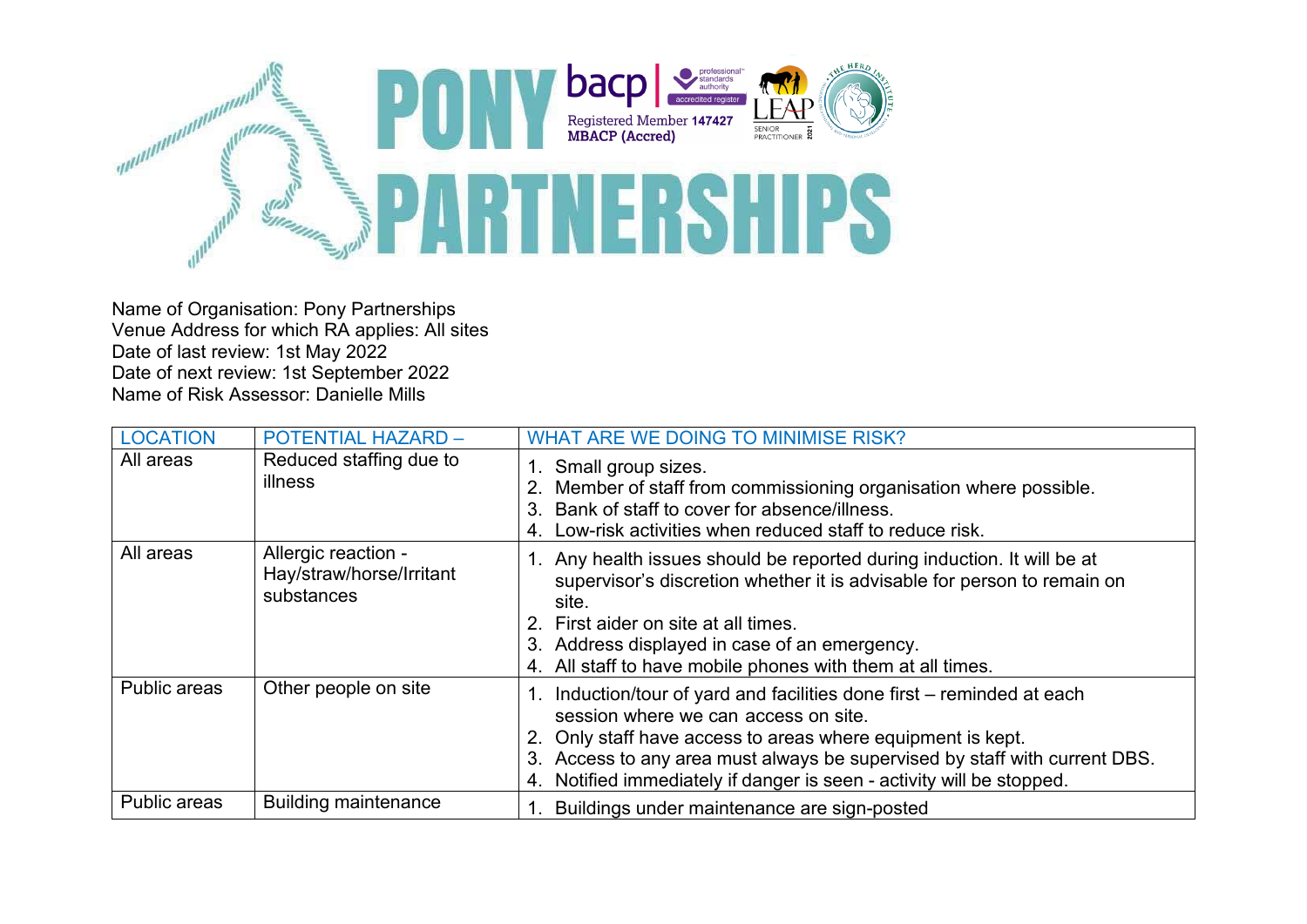|           |                          | 2. Access to buildings under maintenance is limited – there will be a reminder<br>at the start of each session where is accessible. |
|-----------|--------------------------|-------------------------------------------------------------------------------------------------------------------------------------|
|           |                          |                                                                                                                                     |
|           |                          | 3. Uneven surfaces/ground is sign-posted.                                                                                           |
|           |                          | 4. Everyone given safety instructions during induction and reminded                                                                 |
|           |                          | throughout.                                                                                                                         |
|           |                          | 5. Participants asked NOT to run and look after their own safety where they<br>can.                                                 |
|           |                          | 6. Health and safety policy in place.                                                                                               |
|           |                          | 7. Public liability insurance in place.                                                                                             |
| All areas | <b>Risk of infection</b> | Thorough handwashing to be undertaken after handling animals.<br>1.                                                                 |
|           |                          | 2. Anti-bacterial hand gel to be used after hand washing where there is no<br>hot water.                                            |
|           |                          | 3. Learners and staff are also to sanitise hands before handling/eating                                                             |
|           |                          | food.                                                                                                                               |
|           |                          | 4. Staff to check animals regularly to establish any potential health issues.                                                       |
| All areas | Fire                     | 1. Fire assembly point sign displayed.                                                                                              |
|           |                          | Induction covers fire evacuation procedure.                                                                                         |
|           |                          | 3. Staff are briefed to keep fire always exits clear.                                                                               |
|           |                          | 4. Fire extinguishers and fire blankets are available in indoor areas for use on                                                    |
|           |                          | small containable fires.                                                                                                            |
|           |                          | 5. Staff undertake fire training annually.                                                                                          |
|           |                          | 6. Fire extinguishers are serviced annually.                                                                                        |
|           |                          | 7. The site is risk assessed for fire risk annually.                                                                                |
|           |                          | 8. All fire exits to remain unblocked.                                                                                              |
|           |                          | 9. Fire point with whistle and high-visibility jacket for Fire Marshall by fire                                                     |
|           |                          | extinguishers                                                                                                                       |
|           |                          | 10. Fire evacuation drills are undertaken on a termly basis.                                                                        |
|           |                          | 11. We are a No Smoking site                                                                                                        |
|           |                          | 12. Smoke alarms to be fitted in indoor areas.                                                                                      |
|           |                          | 13. Smoke alarms to be tested weekly and kept in a good state of repair.                                                            |







In partnership with ॑<br>HM Government THE NATIONAL LOTTERY<br>COMMUNITY FUND



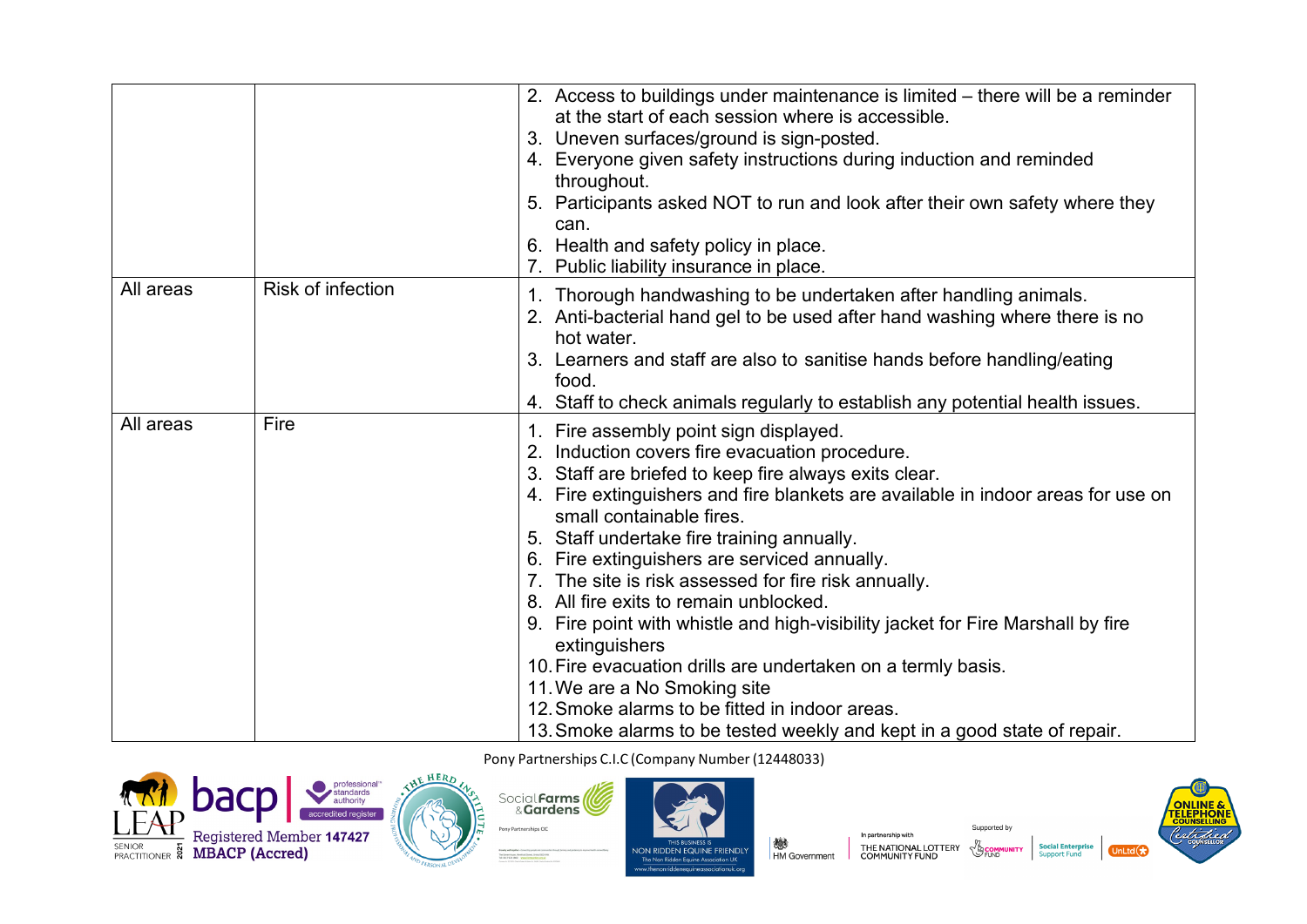|              |                                                                                                           | 14. Flammable substances kept locked away on site.<br>15. Risk assessment taken before any fires.<br>16. No clothes or footwear near camping stove or gas fire.<br>17. Clients to be always at least one metre away from camping stove or gas fire<br>when on - this will be marked out on the floor with tape.<br>18. First aid kit always available.<br>19. All staff to have mobile phones with them at all times.<br>20. Clients to be supervised at all times.                                                                                                                                                                                                  |
|--------------|-----------------------------------------------------------------------------------------------------------|----------------------------------------------------------------------------------------------------------------------------------------------------------------------------------------------------------------------------------------------------------------------------------------------------------------------------------------------------------------------------------------------------------------------------------------------------------------------------------------------------------------------------------------------------------------------------------------------------------------------------------------------------------------------|
| Indoor areas | Electrical appliances                                                                                     | 1. All electrical appliances will be safe, suitable, and used for the purposes<br>intended.<br>2. These appliances will be maintained properly and remain in good working<br>order.<br>3. Visual testing will be undertaken yearly on all portable appliances over<br>one year old.<br>4. All electrical installations will be complete by qualified personnel and<br>certified accordingly.                                                                                                                                                                                                                                                                         |
| Kitchen      | Sharp utensils/knives.<br>May be taken by learners to<br>self-harm, damage property or<br>threaten staff. | Knives and sharp utensils to be kept behind locked door and only used by<br>1.<br>learners under close supervision of staff and with ongoing risk<br>assessment.<br>2. If a learner is assessed as not being able to complete the activity safely,<br>then it will not be continued.<br>3. Staff are aware of individual learner risk assessments and will monitor<br>learner accordingly.<br>4. Staff are to read RAs at the beginning of every term. Any updates will be<br>communicated at staff meetings or sooner if required.<br>First aid kits are available and are in each indoor area.<br>5.<br>6. All staff to have mobile phones with them at all times. |
| Indoor areas | Risk of infection                                                                                         | 1. Surfaces to be kept clean and wiped down before and after use.<br>2. Towels and tea towels to be changed daily.                                                                                                                                                                                                                                                                                                                                                                                                                                                                                                                                                   |

### professional™<br>standards<br>authority bacp **KAT** accredited regis **LETTE Registered Member 147427**<br>
PRACTITIONER **& MBACP (Accred)**



Pony Partnerships C.I.C (Company Number(12448033)



In partnership with **楼**<br>HM Government THE NATIONAL LOTTERY<br>COMMUNITY FUND



**Social Enterprise**<br>Support Fund

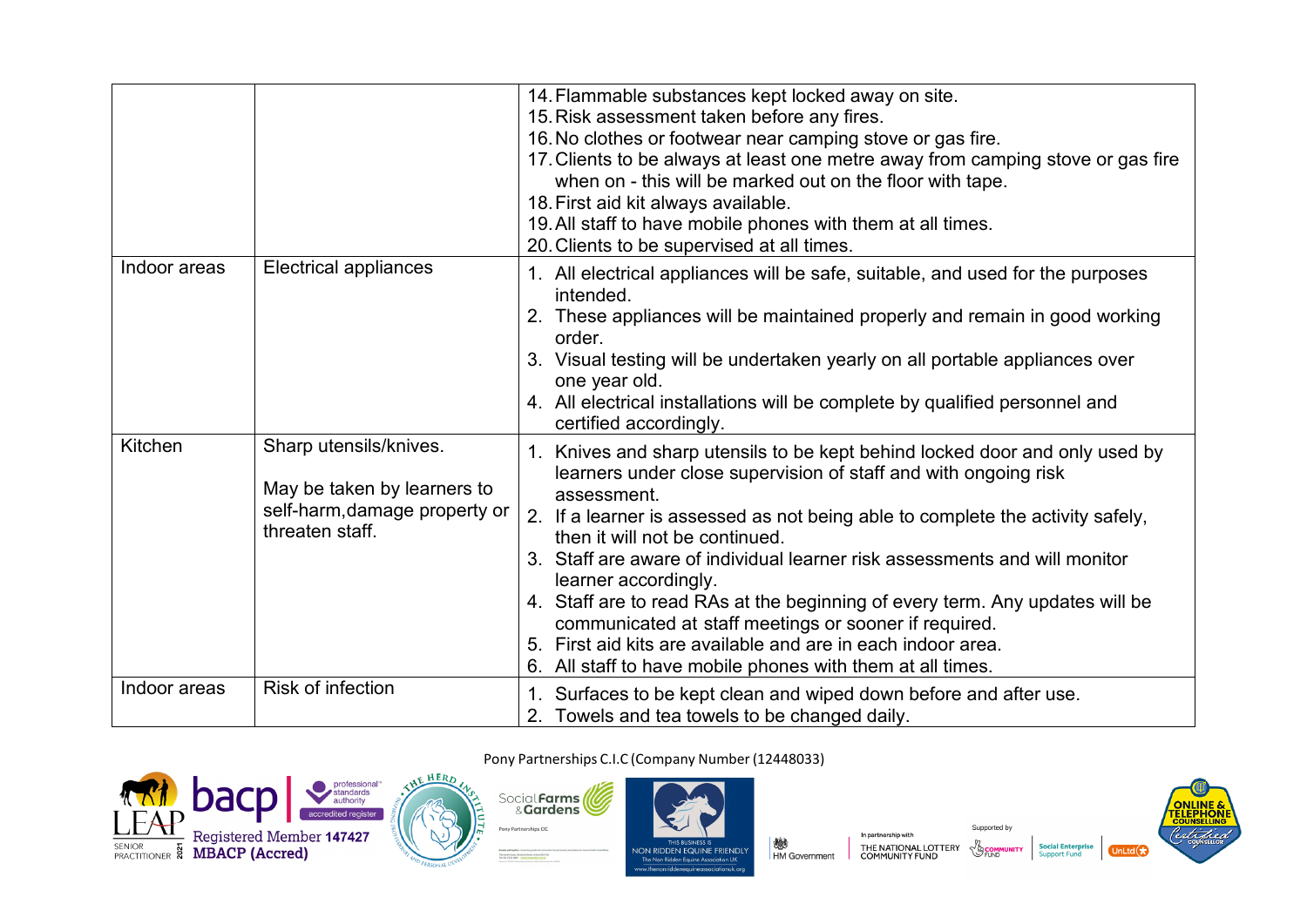|                                          |                                                        | 3. Basic food hygiene adhered to.<br>Staff to complete basic food hygiene certificate annually.<br>4.                                                                                                                                                                                                                                                                                                                                                                                                |
|------------------------------------------|--------------------------------------------------------|------------------------------------------------------------------------------------------------------------------------------------------------------------------------------------------------------------------------------------------------------------------------------------------------------------------------------------------------------------------------------------------------------------------------------------------------------------------------------------------------------|
| Cleaning<br>cupboard                     | Risk of poisoning from<br>cleaning materials           | 1. Only household strength cleaning chemicals are used. These are kept<br>behind a locked door<br>2. COSHH Folder located in kitchen.                                                                                                                                                                                                                                                                                                                                                                |
| Indoor areas                             | Poisoning from veterinary<br>medicines and supplements | 1. All veterinary medicines to be kept in a locked cabinet and only used by<br>staff.                                                                                                                                                                                                                                                                                                                                                                                                                |
| Gate, car<br>parking areas,<br>and roads | Learners being injured by<br>vehicles.                 | 1. Induction/tour of yard and facilities done first.<br>Learners advised about safe areas on site.<br>2.<br>3. Learners removed from the area when vehicles are moving.<br>4. Staff supervise learners on at least a 1:3 ratio.<br>5. Staff to remain vigilant and aware of moving vehicles/potentially moving<br>vehicles during transition between sites.<br>6. Staff to wear hi-vis clothing when escorting learners between sites.<br>7. All staff to have mobile phones with them at all times. |
| Gate and<br>hedges                       | Escape onto areas that are<br>not part of the PP site. | Learners advised about safe and accessible areas on site.<br>$1_{-}$<br>2. Staff supervise learners on at least a 1:3 ratio.<br>3. If a learner does abscond, one member of staff will follow closely where it is<br>safe to do so – this staff member will keep in close communication with the<br>rest of the staff team.<br>4. All staff to have mobile phones with them at all times.                                                                                                            |
| <b>Tool store</b>                        | Injury from tools and<br>equipment                     | No access to tool stores for learners without supervision.<br>1.<br>Staff to visually check tools for defect before each use.<br>Staff to count tools out and back in.<br>3.<br>Only staff have access to areas where equipment is kept.<br>4.<br>Equipment clean, well maintained, and stored.<br>5.<br>6. Minimum equipment used for learners i.e., halter and rope, cones put out by<br>staff.<br>7. Supervision always.                                                                          |

professional™<br>standards<br>authority bacp **KAT** accredited regis **LETTE Registered Member 147427**<br>
PRACTITIONER **& MBACP (Accred)** 





Pony Partnerships C.I.C (Company Number(12448033)





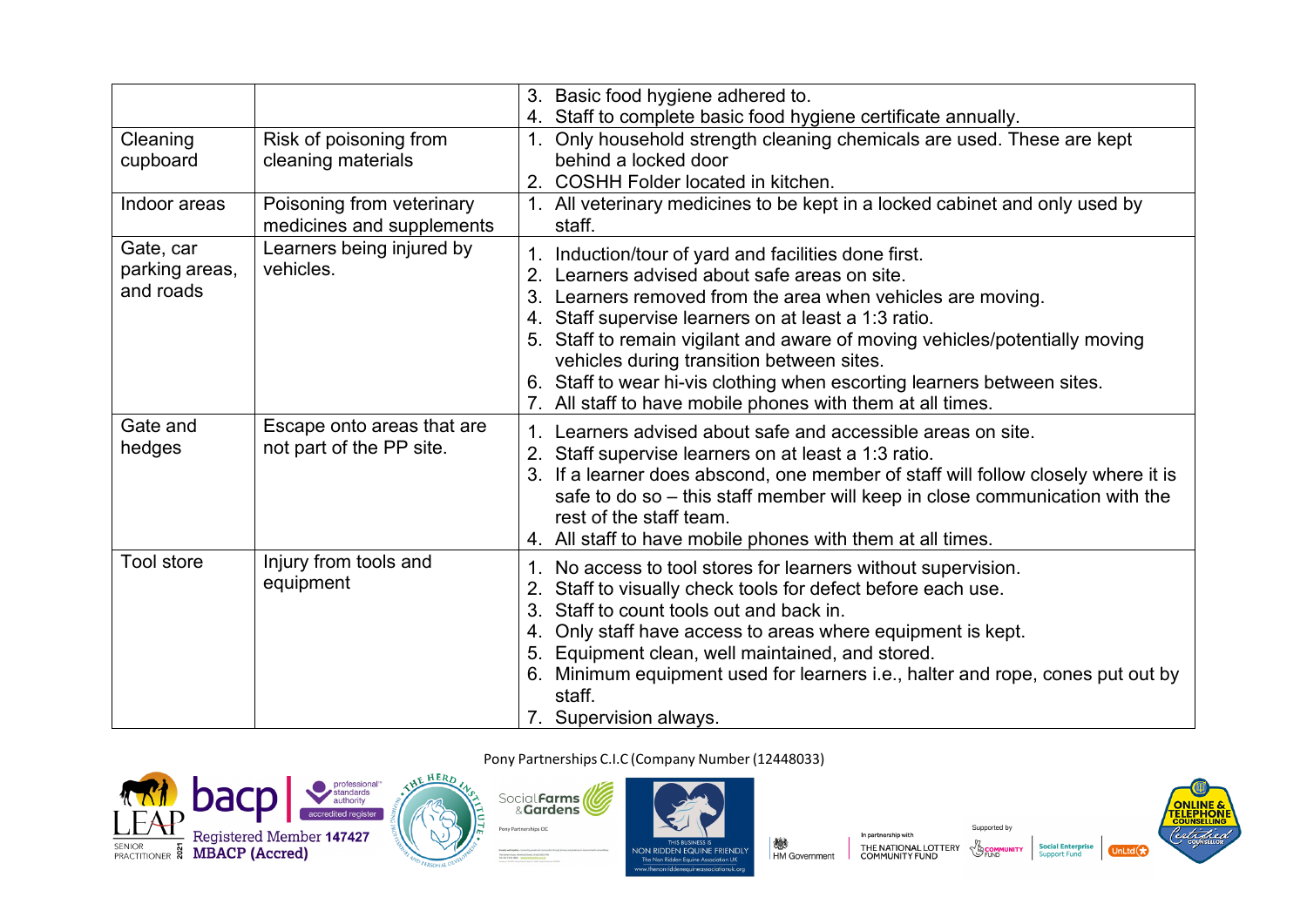|                                   |                                                       | 8. Information provided on equipment and safe use before use with ongoing<br>risk assessment.<br>9. If a learner is assessed as not being able to complete the activity safely,<br>then it will not be continued.<br>10. First aider and first aid kit always available<br>11. All staff to have mobile phones with them at all times.                                                              |
|-----------------------------------|-------------------------------------------------------|-----------------------------------------------------------------------------------------------------------------------------------------------------------------------------------------------------------------------------------------------------------------------------------------------------------------------------------------------------------------------------------------------------|
| Stables-tack<br>room/field        | Manual handling injuries                              | Staff supervise learners with the carrying of horse tack and equipment.<br>Information provided on equipment and safe use before use with ongoing<br>2.<br>risk assessment.<br>3. If a learner is assessed as not being able to complete the activity safely,<br>then it will not be continued.                                                                                                     |
| Stables -<br>stable<br>doors/shed | Trapped fingers from doors<br>blowing in strong winds | Doors to be kept shut or fixed open when not in use and learners to be<br>$1_{-}$<br>supervised by staff.<br>2. Information provided on equipment and safe use before use with ongoing<br>risk assessment.<br>3. If a learner is assessed as not being able to complete the activity safely,<br>then it will not be continued.                                                                      |
| Stables -<br>horses               | Injury from horses being tied<br>up in yard.          | 1. Learners closely supervised by staff when working with horses.<br>Staff have received training in horse behaviour and will supervise horse<br>movements around yard.<br>3. Horses to be tied up under supervision of staff. If any horse show signs of<br>separation anxiety whilst alone in the yard, another horse will be brought in<br>to keep them company and minimise unwanted behaviour. |
| Stables-<br>equipment             | Injury from tripping over<br>mucking out equipment.   | Wheelbarrows and mucking out equipment to be kept out of the<br>1.<br>reach of horses and learners.<br>2. Wheelbarrows to be emptied before being stored. Staff to supervise<br>learners' use of any equipment.<br>Information provided on equipment and safe use before use with ongoing<br>3.<br>risk assessment.                                                                                 |





Falir

Pony Partnerships CIC

The Greenthone, Hendi<br>Tel: 0517 523 1800



ww.thenonridder

In partnership with ॑<br>HM Government THE NATIONAL LOTTERY<br>COMMUNITY FUND



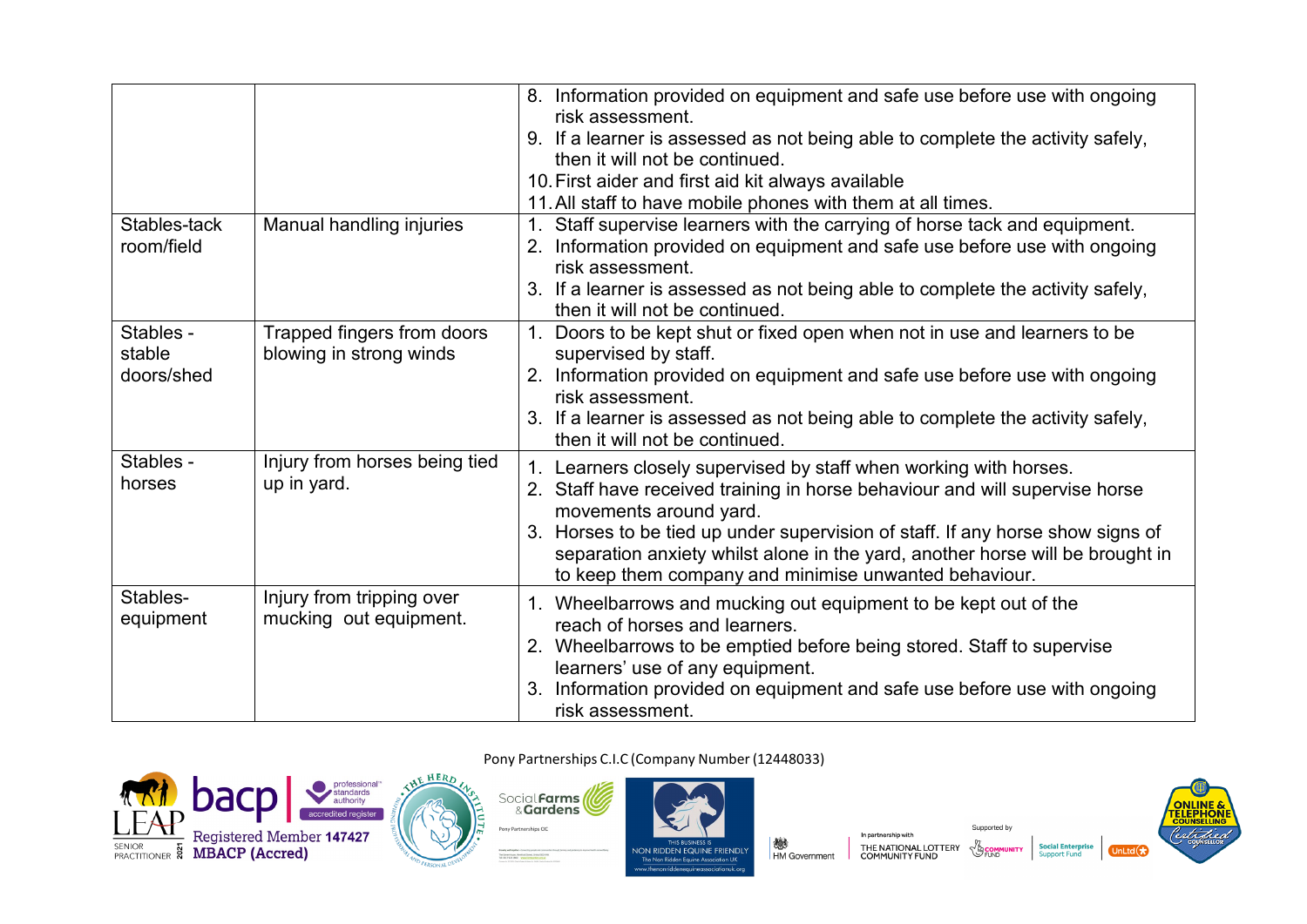|                                   |                                                                                 | 4. If a learner is assessed as not being able to complete the activity safely,<br>then it will not be continued.                                                                                                                                                                                                                                                                                                                                                                                                                                                                                                                                             |
|-----------------------------------|---------------------------------------------------------------------------------|--------------------------------------------------------------------------------------------------------------------------------------------------------------------------------------------------------------------------------------------------------------------------------------------------------------------------------------------------------------------------------------------------------------------------------------------------------------------------------------------------------------------------------------------------------------------------------------------------------------------------------------------------------------|
| Field and<br>surrounding<br>areas | Slips, trips, and falls due to<br>uneven ground/items on floor                  | 1. All staff, learners and visitors briefed to walk and not run around yard.<br>Staff, Learners, and visitors briefed to wear safe appropriate footwear.<br>3 <sub>1</sub><br>Yard is kept tidy.<br>Horse equipment to be put away after every use.<br>Information provided on equipment and safe use before use with ongoing<br>5.<br>risk assessment.<br>6. If a learner is assessed as not being able to complete the activity safely,<br>then it will not be continued.                                                                                                                                                                                  |
| Fields -<br>surfaces              | Slips, trips, and falls due to<br>uneven surface/muddy<br>conditions            | Staff to informally risk assess each learner prior to accessing the fields.<br>Weather conditions and abilities of learner to be taken into consideration.<br>2.<br>Will also be discussed at daily morning staff briefing. Certain fields may be<br>3.<br>placed out of bands due to condition of surfaces underfoot.                                                                                                                                                                                                                                                                                                                                       |
| Fields - horses                   | Injury from horses                                                              | 1. Staff will supervise learners when they work with the horses in the fields<br>and will inform learners of any horse that should not be approached.<br>2. Any horse that is displaying unwanted behaviour and is considered a<br>potential danger tolearners/staff will be removed from the field before<br>continuing with an activity.<br>3. Learners will be briefed by staff on any safety rules prior to entering the<br>fields.<br>4. Information provided on equipment and safe use before use with ongoing<br>risk assessment.<br>5. If a learner is assessed as not being able to complete the activity safely,<br>then it will not be continued. |
| Field - fencing                   | Injury from electric fence or<br>from horses being spooked<br>by electric shock | 1. Staff will ensure that the students know which fences are turned on before<br>learners enter the fields to work with the horses.<br>2. Learners will be instructed not to touch the electric fencing.<br>3. Learners will be briefed by staff on any safety rules prior to entering the                                                                                                                                                                                                                                                                                                                                                                   |









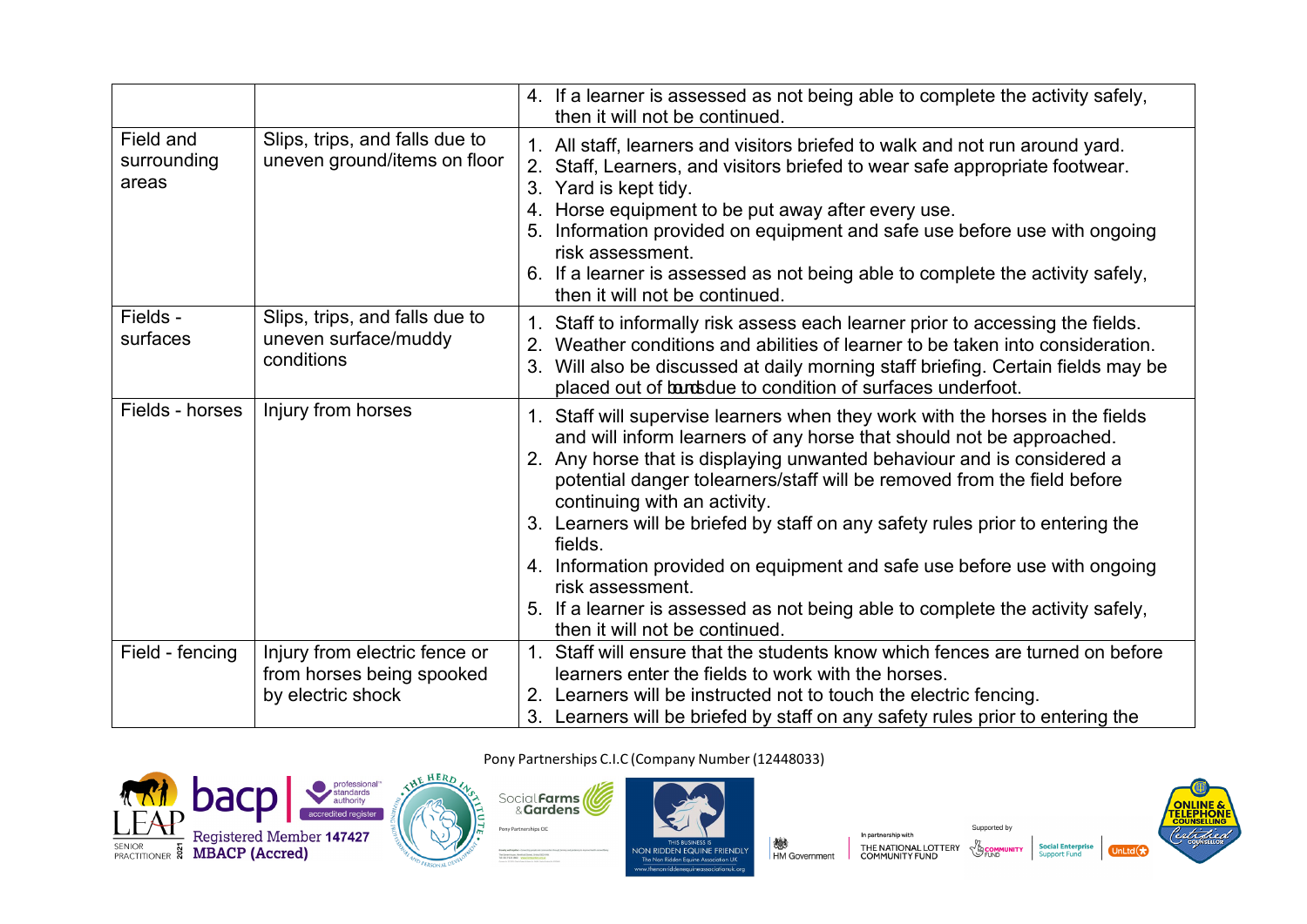|                |                   | fields.<br>4. Information provided on equipment and safe use before use with ongoing<br>risk assessment.<br>5. If a learner is assessed as not being able to complete the activity safely,<br>then it will not be continued.                                                                                             |
|----------------|-------------------|--------------------------------------------------------------------------------------------------------------------------------------------------------------------------------------------------------------------------------------------------------------------------------------------------------------------------|
| <b>OUTSIDE</b> | Sunburn/sunstroke | 1. Learners briefed on the need to wear sun cream outside during sunny<br>periods.<br>2. Sun cream is available for use by learners and staff.<br>3. Staff are briefed to model best practice by applying cream several times<br>a day in sunnyperiods.<br>4. Drinks offered at regular intervals<br>5. Shade available. |

## **ACTIVITY RISK ASSESSMENTS**

| <b>ACTIVITY</b> | <b>NATURE OF</b>      | <b>POTENTIAL</b>       | WHAT ARE WE DOING TO MINIMISE RISK?                           |
|-----------------|-----------------------|------------------------|---------------------------------------------------------------|
|                 | <b>ACTIVITY</b>       | <b>HAZARDS</b>         |                                                               |
| Animal care     | Routine care and      | Bitten.                | 1. Qualified, trained, experienced staff.                     |
|                 | management.           | Knocked/tripping over. | 2. Information on health and safety provided.                 |
|                 | Cleaning of           | Allergic reaction.     | 3. Animals are tame.                                          |
|                 | enclosures.           | Infection              | 4. Supervision always.                                        |
|                 | Animal checks.        |                        | 5. Learner capacity to follow instructions safely assessed.   |
|                 | Provide food and      |                        | 6. First aider on site.                                       |
|                 | water. Observation of |                        | 7. Hand sanitising facilities.                                |
|                 | animals.              |                        | 8. Staff to supervise learners' use of any equipment.         |
|                 | Invite/answer         |                        | 9. PPE worn                                                   |
|                 | questions.            |                        | 10. Information provided on equipment and safe use before use |
|                 | Poo picking           |                        | with ongoing risk assessment.                                 |

Pony Partnerships C.I.C (Company Number (12448033)





Social Farms

Pony Partnerships CIC

NON RIDDEN EQUINE FRIENDLY The Non Ridden Equine Association UK w.thenonridd

**楼**<br>HM Government

In partnership with THE NATIONAL LOTTERY<br>COMMUNITY FUND



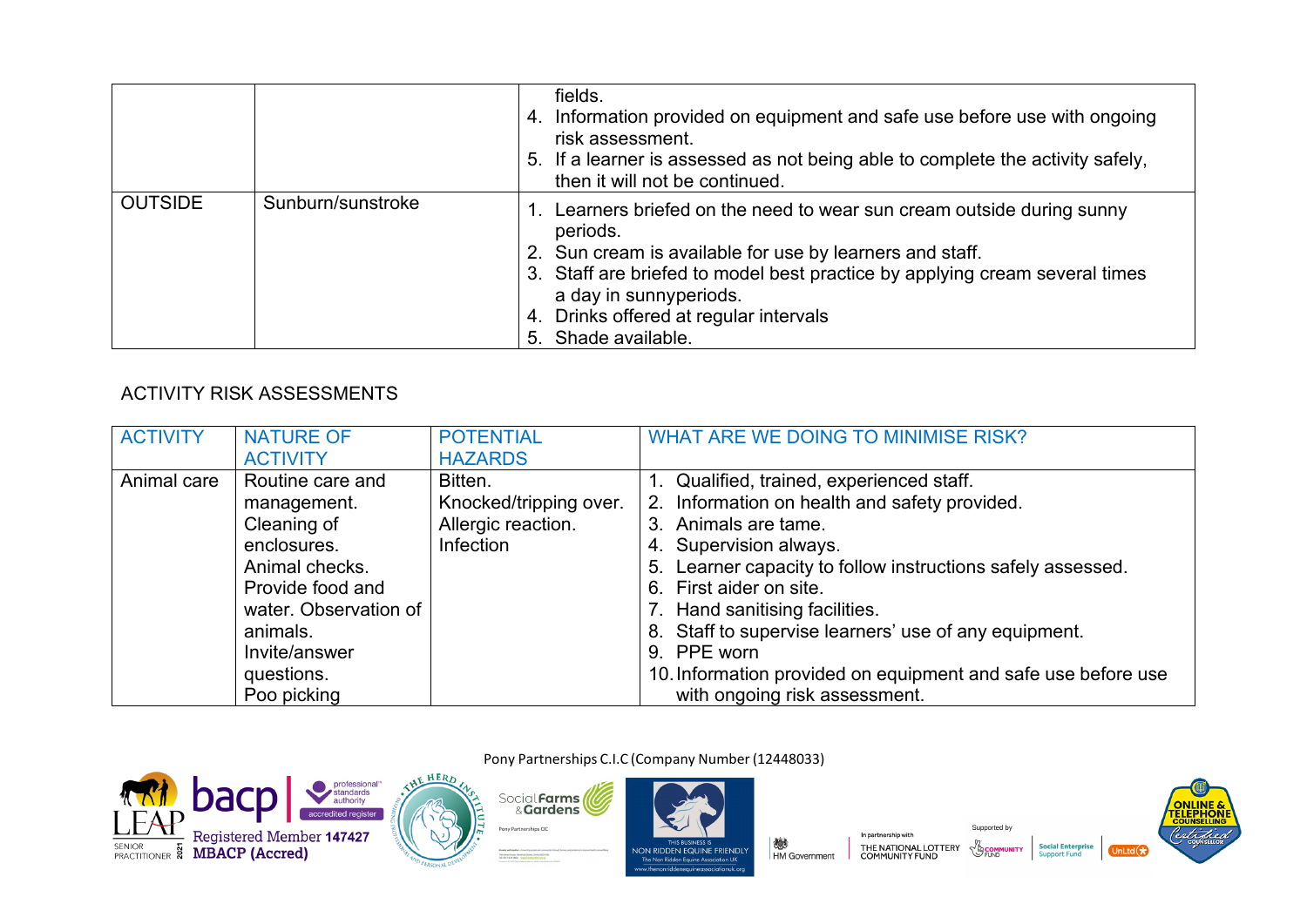|                                              |                                                                                                                                |                                                                                                                                                                                                                                                                                                               | 11. If a learner is assessed as not being able to complete the<br>activity safely, then it will not be continued.                                                                                                                                                                                                                                                                                                                                                                                                                                                                                                                                                                                                                                                                                                                                                                                                                                                                                                                                                                                                                                                                                                                                                    |
|----------------------------------------------|--------------------------------------------------------------------------------------------------------------------------------|---------------------------------------------------------------------------------------------------------------------------------------------------------------------------------------------------------------------------------------------------------------------------------------------------------------|----------------------------------------------------------------------------------------------------------------------------------------------------------------------------------------------------------------------------------------------------------------------------------------------------------------------------------------------------------------------------------------------------------------------------------------------------------------------------------------------------------------------------------------------------------------------------------------------------------------------------------------------------------------------------------------------------------------------------------------------------------------------------------------------------------------------------------------------------------------------------------------------------------------------------------------------------------------------------------------------------------------------------------------------------------------------------------------------------------------------------------------------------------------------------------------------------------------------------------------------------------------------|
| <b>Groundwork</b><br>in field with<br>horses | Interaction with a<br>horse.<br>Carry out simple<br>tasks. Observation of<br>horse.<br>Reflecting/processing<br>of experience. | Bitten.<br>Knocked/tripping<br>over/kicked.<br>Allergic reaction.<br>Horse acting<br>instinctively.<br>Manual handling<br>injuries.<br>Slips/Trips/Falls.<br>Cuts/Abrasions.<br><b>Muscular Skeletal</b><br>injuries including<br>fractures and breaks.<br>Other physical injuries<br>and emotional distress. | 1. Staff have been trained in Equine Facilitated<br>Learning/Psychotherapy and Emergency First Aid.<br>2. Sensible, well-mannered horses trained using relational<br>horsemanship techniques.<br>3. Hand sanitising facilities.<br>4. Staff to always supervise learners. Staff ratios at least 1:3<br>Induction and introduction to horses given to all<br>5.<br>participants.<br>6. Learner capacity to follow instructions safely assessed.<br>Information regarding health and safety around horses<br>provided.<br>8. If a learner is assessed as not being able to complete the<br>activity safely, then it will not be continued.<br>9. No other activities carried out at the same time.<br>10. Wear PPE.<br>11. Horses matched to learners' confidence/ability. Staff will<br>informally risk assess the emotional level and ability of the<br>learner and any potential impact on the horse before<br>allowing any activity.<br>12. Weather and surface conditions will be taken into<br>consideration before any activity takes place.<br>13. Staff supervise learners with the carrying of equipment.<br>14. Staff will stop session immediately if they feel the<br>learner or horse is displaying unsafe behaviour.<br>15. First aider present always. |
| Walking out                                  | Taking an animal                                                                                                               | Fall on road.                                                                                                                                                                                                                                                                                                 | 1. RA undertaken by accompanying staff member before                                                                                                                                                                                                                                                                                                                                                                                                                                                                                                                                                                                                                                                                                                                                                                                                                                                                                                                                                                                                                                                                                                                                                                                                                 |
| with animals                                 | goat on a walk in the                                                                                                          | Trodden on by animal.                                                                                                                                                                                                                                                                                         | every walk.                                                                                                                                                                                                                                                                                                                                                                                                                                                                                                                                                                                                                                                                                                                                                                                                                                                                                                                                                                                                                                                                                                                                                                                                                                                          |
|                                              | local area.                                                                                                                    | Injury.                                                                                                                                                                                                                                                                                                       | 2. Learner capacity to follow instructions safely assessed -                                                                                                                                                                                                                                                                                                                                                                                                                                                                                                                                                                                                                                                                                                                                                                                                                                                                                                                                                                                                                                                                                                                                                                                                         |





Pony Partnerships CIC

The Greenthuse, New



Pony Partnerships C.I.C (Company Number(12448033)

In partnership with **楼**<br>HM Government THE NATIONAL LOTTERY<br>COMMUNITY FUND



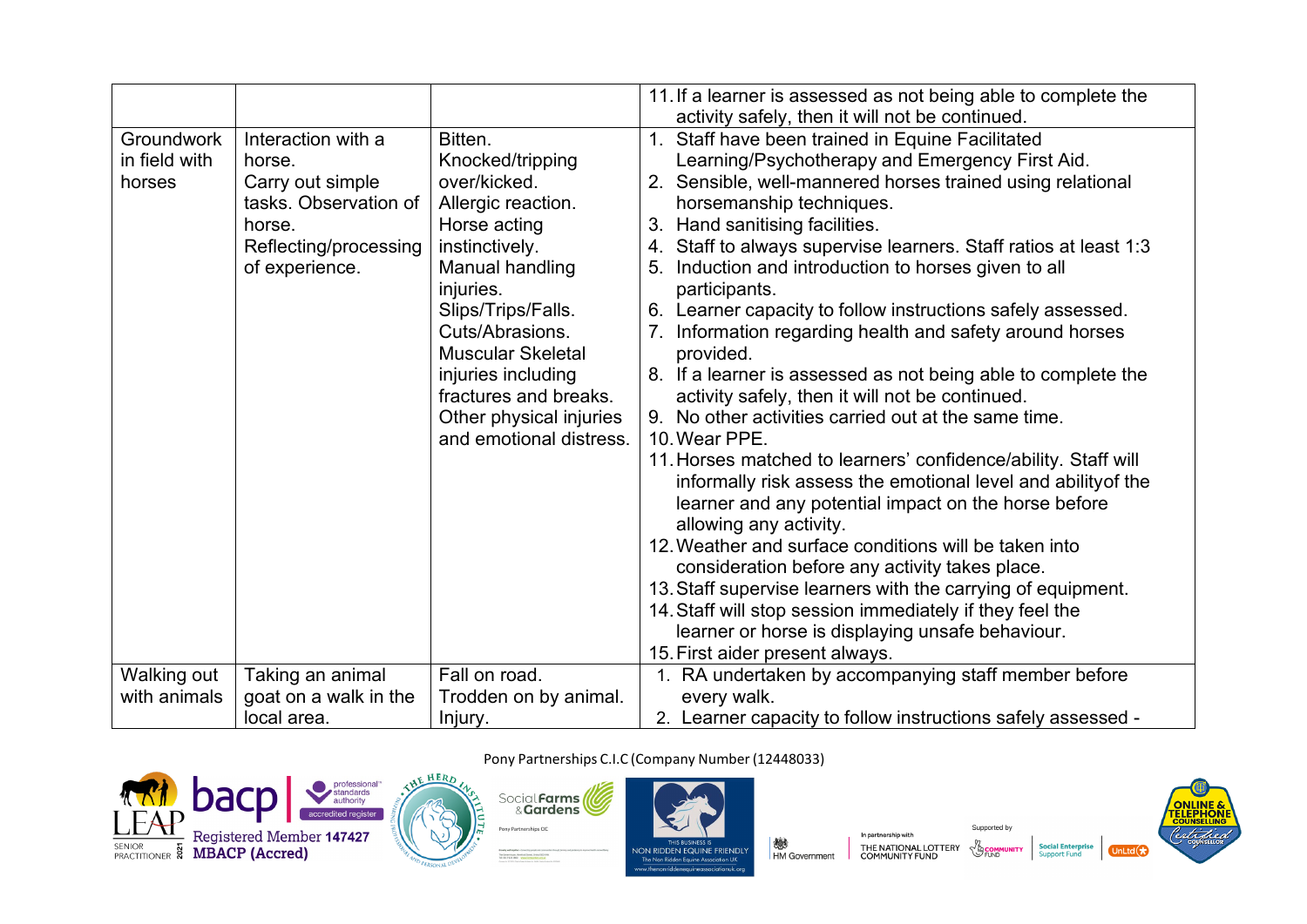|                       |                                      | Loose dogs.<br>Passing horses in field.<br>Cyclists.<br>Members of the public. | Steel toe cap boots to be worn by learners who are<br>assessed as needing them when offsite with horses.<br>3. Staff to always supervise learners.<br>4. Each horse has individual risk assessment. |
|-----------------------|--------------------------------------|--------------------------------------------------------------------------------|-----------------------------------------------------------------------------------------------------------------------------------------------------------------------------------------------------|
|                       |                                      | Passing other riders.<br>Slips/Trips/Falls.<br>Cuts/Abrasions.                 | 5. Staff will informally risk assess the emotional level and<br>ability of the learner and any potential impact on the horse<br>before allowing any activity.                                       |
|                       |                                      | <b>Muscular Skeletal</b><br>injuries including                                 | 6. Learners instructed always walk at arm's length away from<br>animal                                                                                                                              |
|                       |                                      | fractures and breaks.<br>Other physical injuries                               | 7. Route planned prior to departure and remaining staff<br>informed of plan and expected return to site.                                                                                            |
|                       |                                      | and emotional distress.                                                        | 8. Mobile phone carried by staff.<br>9. Staff are first aid trained.                                                                                                                                |
|                       |                                      |                                                                                | 10. Hi-vis tabards to be worn by learners and staff when offsite<br>with animals.                                                                                                                   |
|                       |                                      |                                                                                | 11. Notified immediately if danger is seen and activity<br>stopped.                                                                                                                                 |
|                       |                                      |                                                                                | 12. Learners are briefed on etiquette when passing<br>members of the public/animals/traffic – stand to leftside<br>and wait.                                                                        |
|                       |                                      |                                                                                | 13. First aider present always.                                                                                                                                                                     |
| Preparing<br>food and | Fire with Storm<br>Kettles/fire pit. | Burns/scalds.<br>Smoke inhalation.                                             | 1. Staff briefed to closely supervise learners when<br>undertaking a cooking activity.                                                                                                              |
| drinks                | <b>Boiling kettle</b>                | Burned clothing.                                                               | 2. Learner capacity to follow instructions safely assessed.                                                                                                                                         |
|                       | Preparing hot drinks                 |                                                                                | 3. Learners are not permitted to use cooking facilities without                                                                                                                                     |
|                       | Cooking over a fire                  |                                                                                | a member of staff present.                                                                                                                                                                          |
|                       |                                      |                                                                                | 4. Safety briefing for when fire is lit.<br>5. All fire areas are clearly defined and physically markeda                                                                                            |
|                       |                                      |                                                                                | safe distance around it before fire is lit.                                                                                                                                                         |
|                       |                                      |                                                                                | 6. Long hair should be tied back, and no loose clothing                                                                                                                                             |







ww.thenonridder

Pony Partnerships C.I.C (Company Number (12448033)

**楼**<br>HM Government





**NITY** 

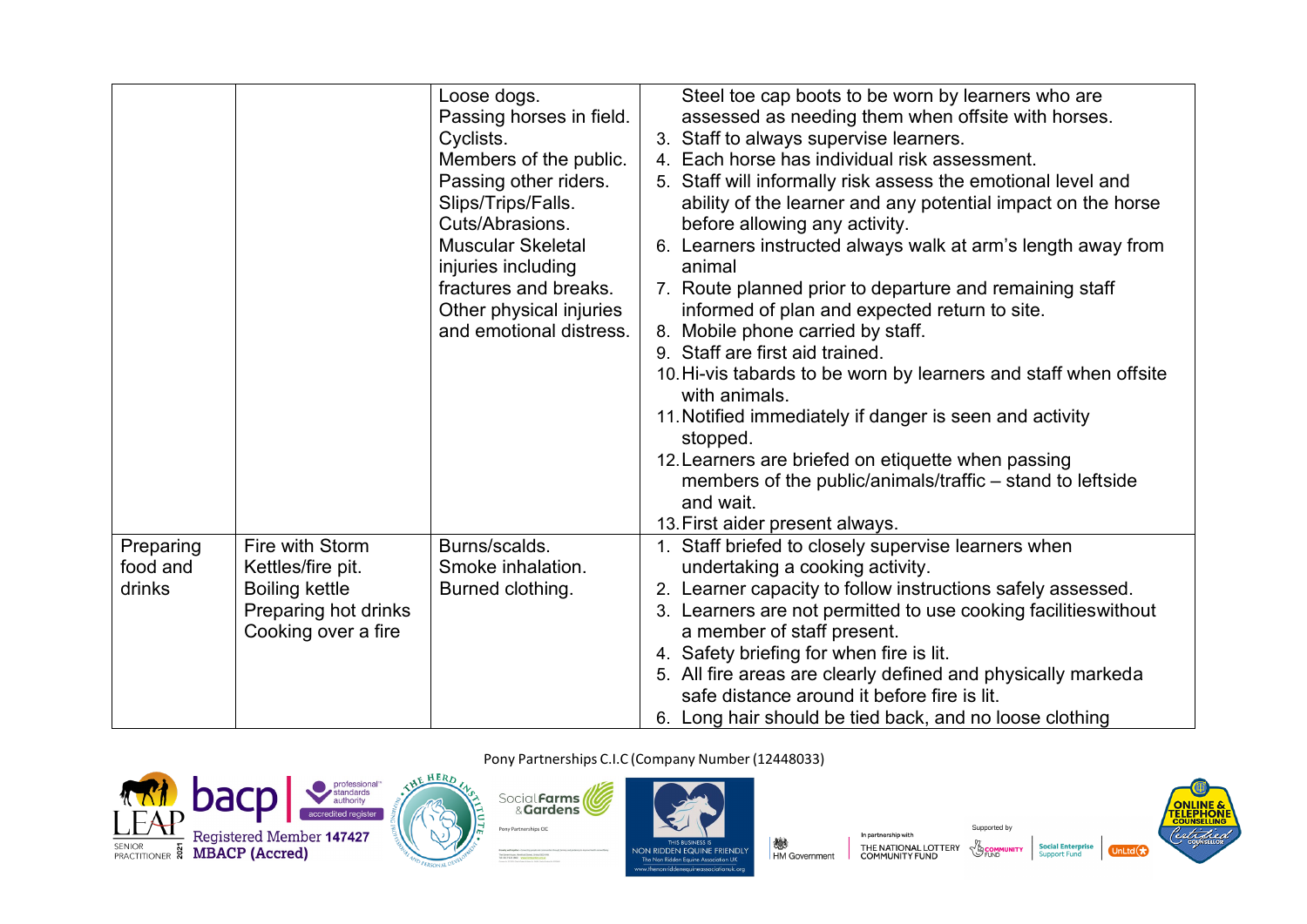|             |                      |                     | 7. Learners shown how to light fire.                            |
|-------------|----------------------|---------------------|-----------------------------------------------------------------|
|             |                      |                     | 8. Heat proof gloves should be worn by staff and learners.      |
|             |                      |                     | 9. Learners must be always supervised closely by an adult.      |
|             |                      |                     | 10. When feeding a fire, do not work above it and approachit as |
|             |                      |                     | instructed by activity leader.                                  |
|             |                      |                     | 11. Do not allow fire to build too high – adults to monitor.    |
|             |                      |                     |                                                                 |
|             |                      |                     | 12. Learners instructed about safe materials to put in fire.    |
|             |                      |                     | 13. Drinking water only to be used.                             |
|             |                      |                     | 14. Put in a kettle in safe place to cool once use has          |
|             |                      |                     | finished.                                                       |
|             |                      |                     | 15. Do not touch anything until it is cold                      |
|             |                      |                     | 16. Adult to make sure that fire is extinguished at end of      |
|             |                      |                     | activity.                                                       |
|             |                      |                     | 17. Water on hand for any burns and to extinguish fire.         |
|             |                      |                     | 18. First aider present always.                                 |
| Field       | Strimming            | Flying particles.   | 1. Staff briefed to closely supervise learners when             |
| maintenance | Hedge trimming       | Loud noises.        | undertaking any maintenance activity.                           |
|             | <b>Burning waste</b> | Puncture wound.     | 2. Learner capacity to follow instructions safely assessed.     |
|             | Digging              | Slicing wounds.     | 3. Correct tool use procedure followed.                         |
|             | Using the auger      | Fume inhalation.    | 4. No staff or learner to use tools without training in         |
|             | Using the post       | Damage to property. | correct tool use procedure.                                     |
|             | knocker              | Burns/scalds.       | 5. Learners are not permitted to undertake any maintenance      |
|             | Moving waste         | Smoke inhalation.   | activity without a member of staff present.                     |
|             |                      | Burned clothing.    | 6. Safety briefing for any tools used.                          |
|             |                      | Explosion.          | 7. Appropriate PPE provided for use of tools - eye              |
|             |                      | Manual handling.    | goggles, ear defenders, dust masks, gloves weresafe.            |
|             |                      | Injuries.           | 8. Full face masks to be used when using powered                |
|             |                      | Blisters.           | strimming or trimming equipment.                                |
|             |                      | Slips/Trips/Falls.  | 9. All tools to be kept in good state of repair by Pony         |
|             |                      | Cuts/Abrasions.     | Partnerships CIC.                                               |





ww.thenonridder

NON RIDDEN EQUINE FRIENDLY<br>The Non Ridden Equine Association UK

**楼**<br>HM Government

Supported by

**NITY** 



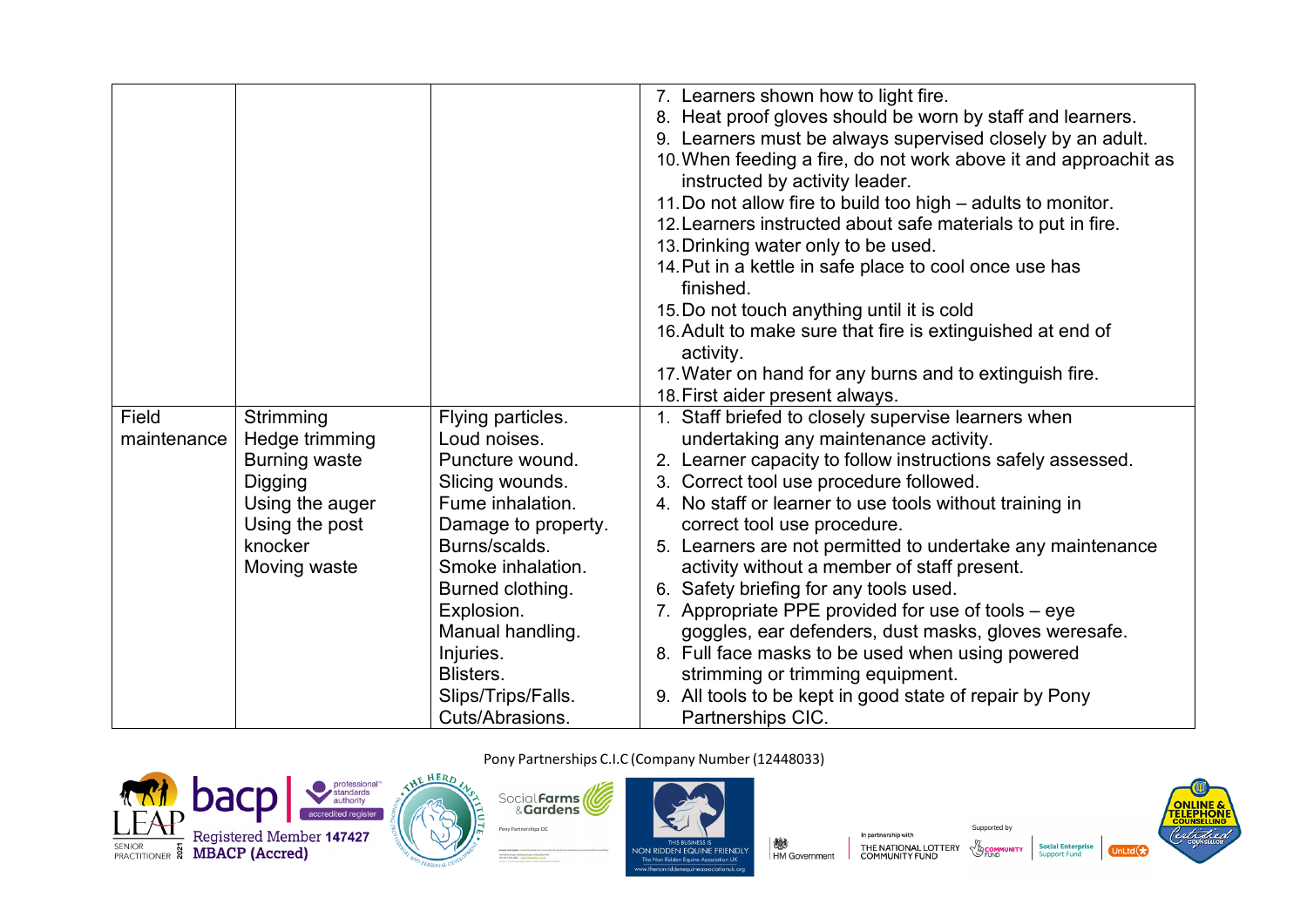|               |                       | <b>Muscular Skeletal</b> | 10. Long hair should be tied back, and no loose clothing.            |
|---------------|-----------------------|--------------------------|----------------------------------------------------------------------|
|               |                       | injuries including       | 11. Learners must be always supervised closely by an adult.          |
|               |                       | fractures and breaks.    | 12. Manual handling training to be given with use of heavy           |
|               |                       | Other physical injuries  | objects or moving heavy waste.                                       |
|               |                       | and emotional distress.  | 13. Steel toe cap footwear to be worn when handling heavy<br>tools.  |
|               |                       |                          | 14. Gloves to be worn when handling waste materials.                 |
|               |                       |                          |                                                                      |
|               |                       |                          | 15. Safety briefing for when fire is lit.                            |
|               |                       |                          | 16. All fire areas are clearly defined and physically safe – with    |
|               |                       |                          | a space marked around it before fire is lit.                         |
|               |                       |                          | 17. Learners shown how to light fire.                                |
|               |                       |                          | 18. Heat proof gloves should be worn by staff and learners           |
|               |                       |                          | when working with fire.                                              |
|               |                       |                          | 19. When feeding a fire, do not work above it and approach tas       |
|               |                       |                          | instructed by activity leader.                                       |
|               |                       |                          | 20. Risk of explosion if improper materials are burned.              |
|               |                       |                          | 21. Learners instructed about safe materials to put in fire.         |
|               |                       |                          | 22. Do not allow fire to build too high - adults to monitor.         |
|               |                       |                          | 23. Do not touch anything until it is cold.                          |
|               |                       |                          | 24. Adult to make sure that fire is extinguished at end of activity. |
|               |                       |                          | 25. Water on hand for any burns and to extinguish fire.              |
|               |                       |                          | 26. First aider present always.                                      |
| <b>Stable</b> | <b>Drilling</b>       | Flying particles.        | 1. Staff briefed to closely supervise learners when                  |
| maintenance   | Sawing                | Loud noises.             | undertaking any maintenance activity.                                |
|               | Hammering             | Puncture wound.          | 2. Learner capacity to follow instructions safely assessed.          |
|               | Lifting heavy objects | Tearing wounds.          | 3. Correct tool use procedure followed                               |
|               | Sweeping              | Blunt force injury.      | 4. No staff or learner to use tools without training in              |
|               |                       | Manual handling          | correct tool use procedure.                                          |
|               |                       | injuries.                | Learners are not permitted to undertake any maintenance              |
|               |                       | Fall from height.        | activity without a member of staff present.                          |







In partnership with **楼**<br>HM Government



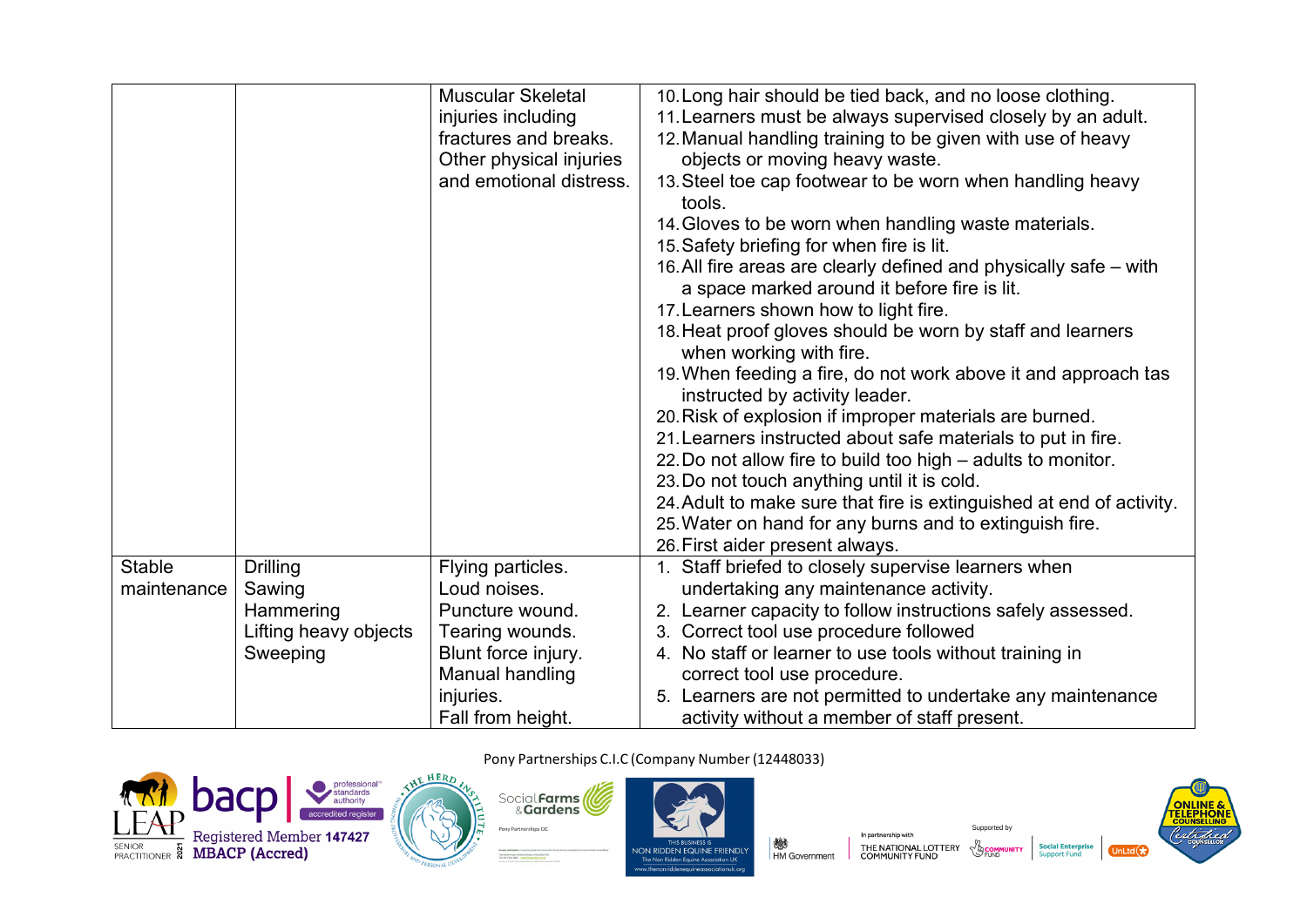|             |                       | Slips/Trips/Falls.       | 6. Safety briefing for any tools used.                                        |
|-------------|-----------------------|--------------------------|-------------------------------------------------------------------------------|
|             |                       | Cuts/Abrasions.          | 7. Appropriate PPE provided for use of tools – eye                            |
|             |                       | <b>Muscular Skeletal</b> | goggles, ear defenders, dust masks, gloves where safe                         |
|             |                       | injuries including       | 8. All tools to be kept in good state of repair by Pony                       |
|             |                       | fractures and breaks.    | Partnerships CIC.                                                             |
|             |                       | Other physical injuries  | 9. Long hair should be tied back, and no loose clothing.                      |
|             |                       | and emotional distress.  | 10. Learners must always be supervised closely by an adult.                   |
|             |                       |                          | 11. Manual handling training to be given with use of heavy                    |
|             |                       |                          | objects or moving lifting heavy objects.                                      |
|             |                       |                          | 12. Steel toe cap footwear to be worn when handling heavy                     |
|             |                       |                          | tools.                                                                        |
|             |                       |                          | 13. First aider present always.                                               |
| Interacting | Travelling between    | Travelling between       | 1. Qualified, trained, experienced staff.                                     |
| with dogs   | sites                 | sites.                   | 2. Information on health and safety provided.                                 |
|             | Interacting with dogs | Interacting with dogs.   | 3. Animals are tame.                                                          |
|             |                       | Private car park and     | 4. Supervision always.                                                        |
|             |                       | storage facility.        | 5. Learner capacity to follow instructions safely assessed.                   |
|             |                       | Heavy goods vehicles.    | 6. First aider on site.                                                       |
|             |                       | Private property.        | 7. Hand sanitising facilities.                                                |
|             |                       | Injury.                  | 8. Staff to supervise learners' use of any equipment.                         |
|             |                       | Loose dogs.              | 9. Induction and introduction to horses and dogs given toall<br>participants. |
|             |                       |                          | 10. Staff to always supervise learners. Staff ratios at 1:3                   |
|             |                       |                          | 11. Information regarding health and safety around horsesand                  |
|             |                       |                          | dogs provided.                                                                |
|             |                       |                          | 12. Weather and surface conditions will be taken into                         |
|             |                       |                          | consideration before any activity takes place.                                |
|             |                       |                          | 13. Staff will stop session immediately if they feel the learner,             |
|             |                       |                          | horse, or dog is displaying unsafe behaviour.                                 |
|             |                       |                          | 14. First aider present always.                                               |







In partnership with **楼**<br>HM Government THE NATIONAL LOTTERY<br>COMMUNITY FUND



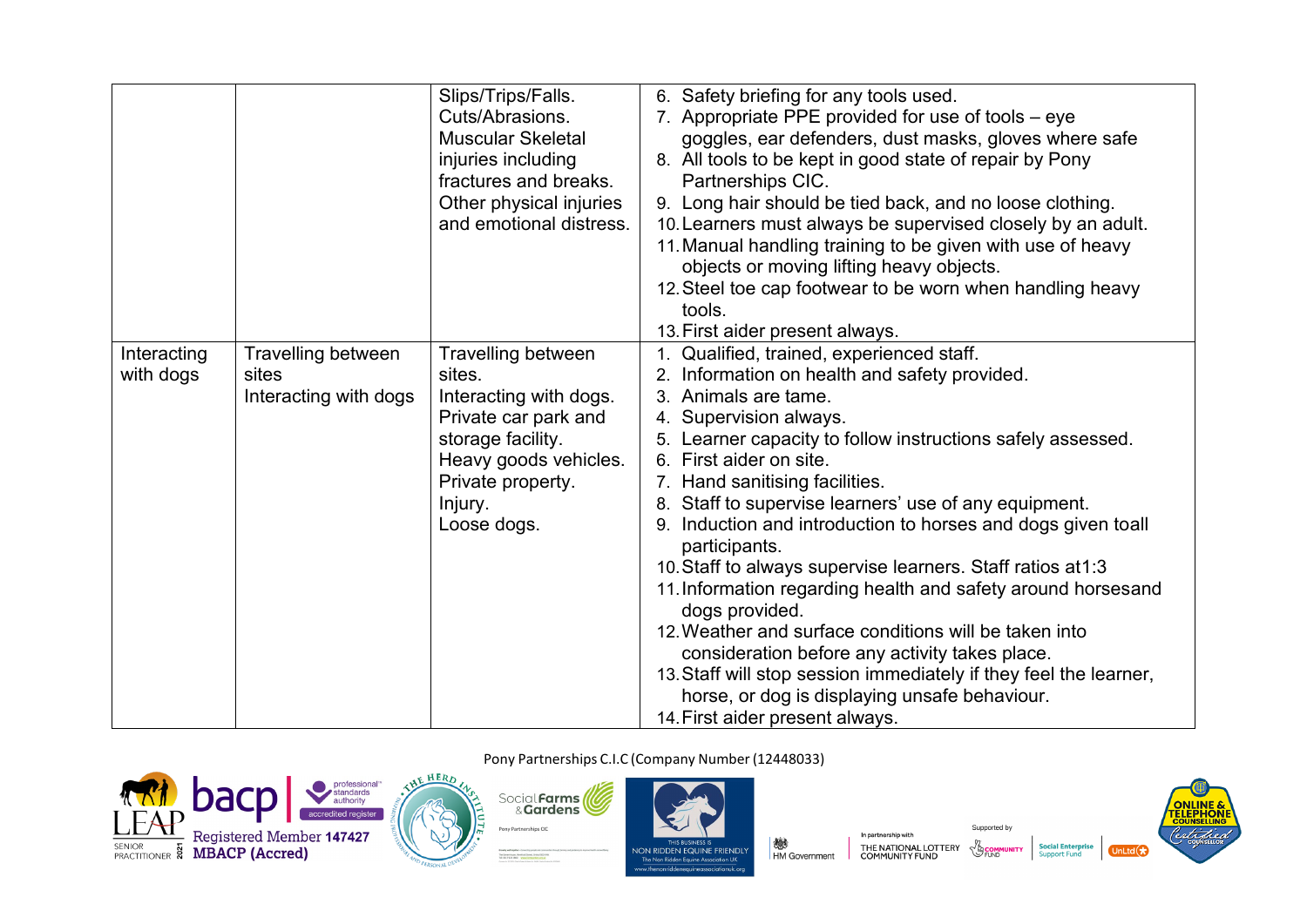| Transporting | Driving learners in | Car accident and         | 1. Staff to have business use insurance.                         |
|--------------|---------------------|--------------------------|------------------------------------------------------------------|
| students     | staff car           | injury.                  | 2. Staff vehicle to have current MOT and tax and be in a         |
|              |                     | Damage to vehicle.       | good state of repair.                                            |
|              |                     | Breakdown.               | 3. Staff driver to have current full driving license.            |
|              |                     |                          | 4. Staff driver to be DBS checked.                               |
|              |                     |                          | 5. Learner capacity to follow instructions safely assessed.      |
|              |                     |                          | 6. Information on health and safety provided.                    |
|              |                     |                          | 7. Seatbelts to be always worn.                                  |
|              |                     |                          | 8. Children needing booster seats to have them providedand       |
|              |                     |                          | fitted by parents/guardians.                                     |
|              |                     |                          | 9. Driver to always drive within speed limits.                   |
|              |                     |                          | 10. Pre-drive safety checks to be completed before all journeys. |
|              |                     |                          | 11. Clear plans in place for vehicle breakdown with all relevant |
|              |                     |                          | people aware of them.                                            |
|              |                     |                          | 12. Vehicles are covered for breakdowns and/or recovery.         |
| Cycling      | Going off site on a | Accident and injury      | 1. All cycling equipment to be regularly maintained.             |
|              | bicycle             | Damage to bicycles       | 2. All staff and learners to wear bicycle helmets that           |
|              |                     | Loose dogs.              | are in a good state of repair and replaced after any             |
|              |                     | Other cyclists.          | falls.                                                           |
|              |                     | Members of the public.   | 3. Staff briefed to closely supervise learners when              |
|              |                     | Motor users.             | undertaking any cycling activity.                                |
|              |                     | Other vulnerable road    | 4. Information on health and safety provided.                    |
|              |                     | users.                   | 5. Learner capacity to follow instructions safely assessed.      |
|              |                     | Slips/Trips/Falls.       | 6. Lights and hi-visibility garments to be used for any road     |
|              |                     | Cuts/Abrasions.          | work.                                                            |
|              |                     | <b>Muscular Skeletal</b> | 7. Pre-ride safety checks to be completed before all journeys.   |
|              |                     | injuries including       |                                                                  |
|              |                     | fractures and breaks.    |                                                                  |
|              |                     | Other physical injuries  |                                                                  |
|              |                     | and emotional distress.  |                                                                  |







In partnership with **楼**<br>HM Government THE NATIONAL LOTTERY<br>COMMUNITY FUND

#### Supported by **B** COMMUN<br>S FUND **Social Enterprise**<br>Support Fund **NITY**

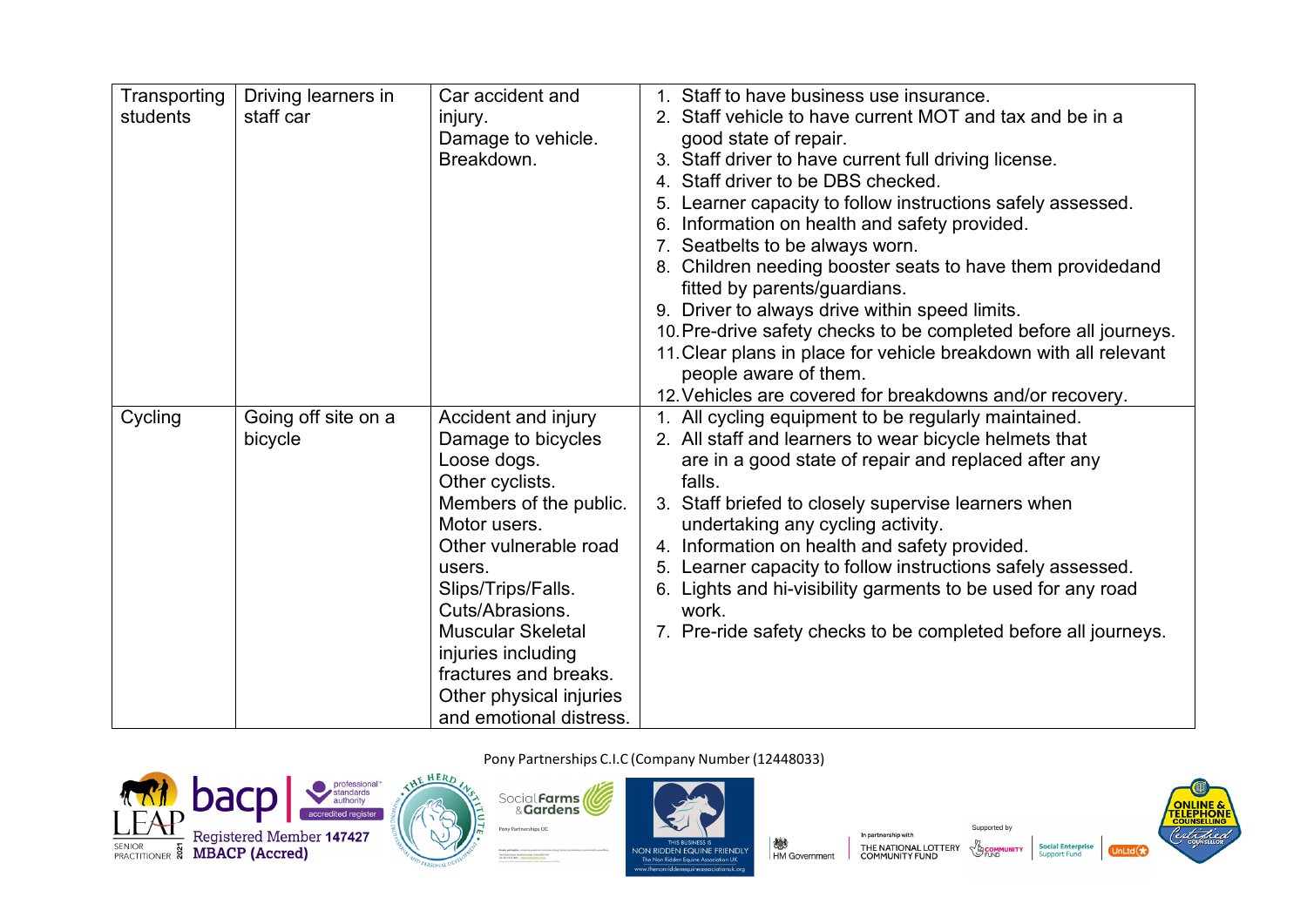# **TRIPS OFF SITE**

| <b>ACTIVITY</b> | POTENTIAL HAZARDS                                  | WHAT ARE WE DOING TO MINIMISE RISK?                                                                                                        |
|-----------------|----------------------------------------------------|--------------------------------------------------------------------------------------------------------------------------------------------|
| Offsite trips   | Slips/Trips/Falls.                                 | 1. Staff briefed to closely supervise learners.                                                                                            |
| and visits      | Cuts/Abrasions.                                    | 2. Qualified, trained, experienced staff - staff are aware of what the trip                                                                |
|                 | Muscular Skeletal injuries                         | involves, and they have the required competence, experience, and                                                                           |
|                 | including fractures and                            | qualifications necessary.                                                                                                                  |
|                 | breaks.                                            | 3. Learner capacity to follow instructions safely assessed.                                                                                |
|                 | Other physical injuries and<br>emotional distress. | 4. Staff member to contact provider and/or previsit the venue to enable a<br>more informed decision where possible.                        |
|                 | Members of the public.<br>Private property.        | 5. Relevant people have mobile phones available and correct contact<br>information.                                                        |
|                 | Safeguarding.                                      | 6. Information on health and safety provided to learner.                                                                                   |
|                 | <b>Students becoming</b>                           | 7. Induction/tour of facilities of visited site provided to learner.                                                                       |
|                 | separated from group.                              | 8. Learners advised about safe areas on site.                                                                                              |
|                 |                                                    | 9. Additional clothing or footwear taken to cover all eventualities                                                                        |
|                 |                                                    | 10. Weather and surface conditions will be taken into consideration<br>before any activity takes place.                                    |
|                 |                                                    | 11. Staff supervise learners on a 1:2 ratio.                                                                                               |
|                 |                                                    | 12. Clear plans in place to make sure everyone is aware and understands                                                                    |
|                 |                                                    | what to do if anyone becomes separated from the group.                                                                                     |
|                 |                                                    | 13. Regular head counts undertaken, especially after any stops or<br>planned/unplanned excursions.                                         |
|                 |                                                    | 14. First aider always present.                                                                                                            |
|                 |                                                    | 15. First aid kit taken on visit.                                                                                                          |
|                 |                                                    | 16. Staff members aware of any special needs or medical needs and sufficient<br>supplies will be available during the time away from site. |
|                 |                                                    | 17. Contingency plan for any unplanned incidents for staff or student injury.                                                              |
|                 |                                                    | 18. Dynamic risk assessment undertaken by session leader in order to assess                                                                |





Pony Partnerships C.I.C (Company Number (12448033)

NON RIDDEN EQUINE FRIENDLY The Non Ridden Equine Association U w.then

**楼**<br>HM Government



**Social Enterprise**<br>Support Fund